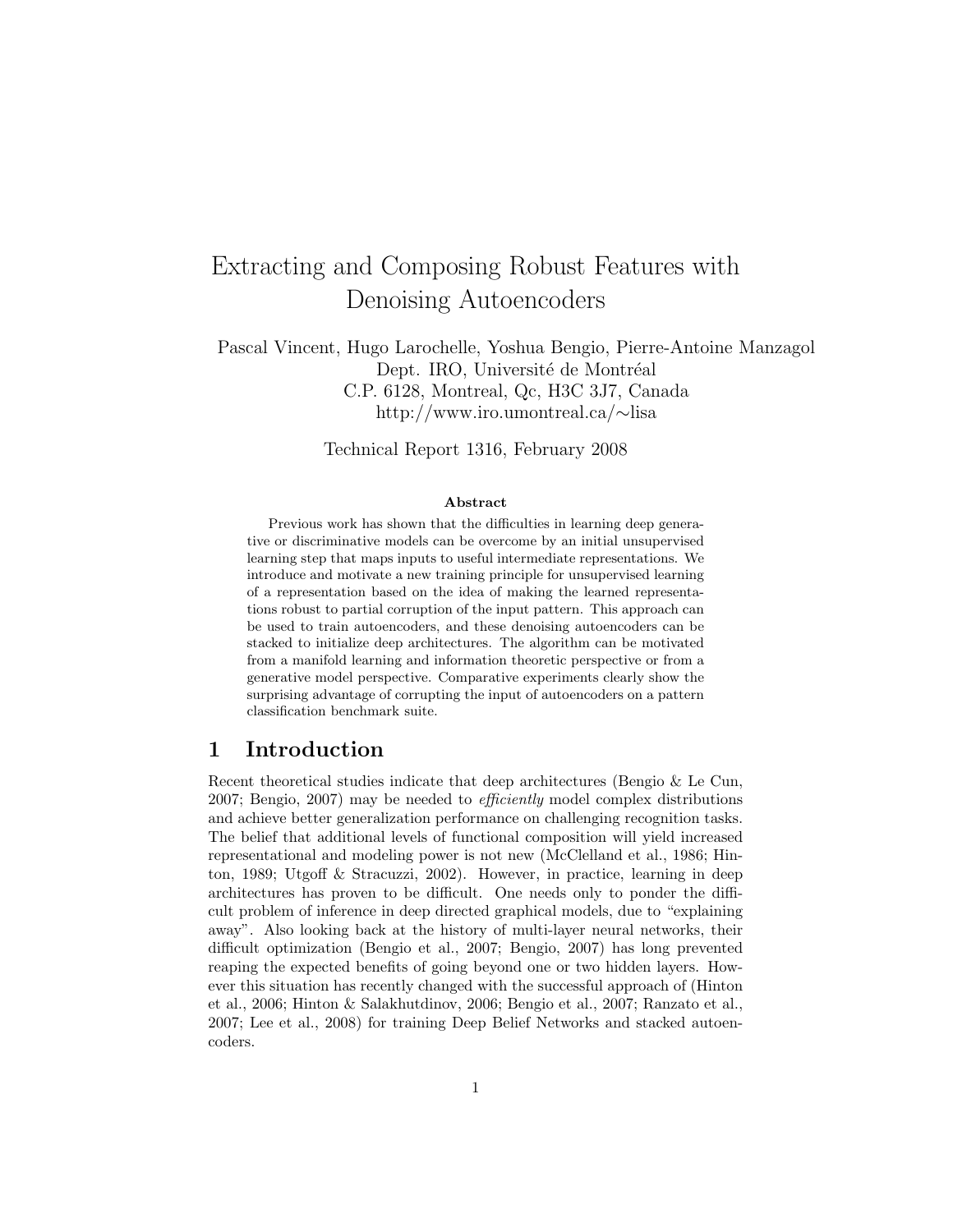One key ingredient to this success appears to be the use of an unsupervised training criterion to perform a layer-by-layer initialization: each layer is at first trained to produce a higher level (hidden) representation of the observed patterns, based on the representation it receives as input from the layer below, by optimizing a local unsupervised criterion. Each level produces a representation of the input pattern that is more abstract than the previous level's, because it is obtained by composing more operations. This initialization yields a starting point, from which a global fine-tuning of the model's parameters is then performed using another training criterion appropriate for the task at hand. This technique has been shown empirically to avoid getting stuck in the kind of poor solutions one typically reaches with random initializations. While unsupervised learning of a mapping that produces "good" intermediate representations of the input pattern seems to be key, little is understood regarding what constitutes "good" representations for initializing deep architectures, or what explicit criteria may guide learning such representations. We know of only a few algorithms that seem to work well for this purpose: Restricted Boltzmann Machines (RBMs) trained with contrastive divergence on one hand, and various types of autoencoders on the other.

The present research begins with the question of what explicit criteria a good intermediate representation should satisfy. Obviously, it should at a minimum retain a certain amount of "information" about its input, while at the same time being constrained to a given form (e.g. a real-valued vector of a given size in the case of an autoencoder). A supplemental criterion that has been proposed for such models is sparsity of the representation (Ranzato et al., 2008; Lee et al., 2008). Here we hypothesize and investigate an additional specific criterion: robustness to partial destruction of the input, i.e., partially destructed inputs should yield almost the same representation. It is motivated by the following informal reasoning: a good representation is expected to capture stable structures in the form of dependencies and regularities characteristic of the (unknown) distribution of its observed input. For high dimensional redundant input (such as images) at least, such structures are likely to depend on evidence gathered from a combination of many input dimensions. They should thus be recoverable from partial observation only. A hallmark of this is our human ability to recognize partially occluded or corrupted images. Further evidence is our ability to form a high level concept associated to multiple modalities (such as image and sound) and recall it even when some of the modalities are missing.

To validate our hypothesis and assess its usefulness as one of the guiding principles in learning deep architectures, we propose a modification to the autoencoder framework to explicitly integrate robustness to partially destroyed inputs. Section 2 describes the algorithm in details. Section 3 discusses links with other approaches in the literature. Section 4 is devoted to a closer inspection of the model from different theoretical standpoints. In section 5 we verify empirically if the algorithm leads to a difference in performance. Section 6 concludes the study.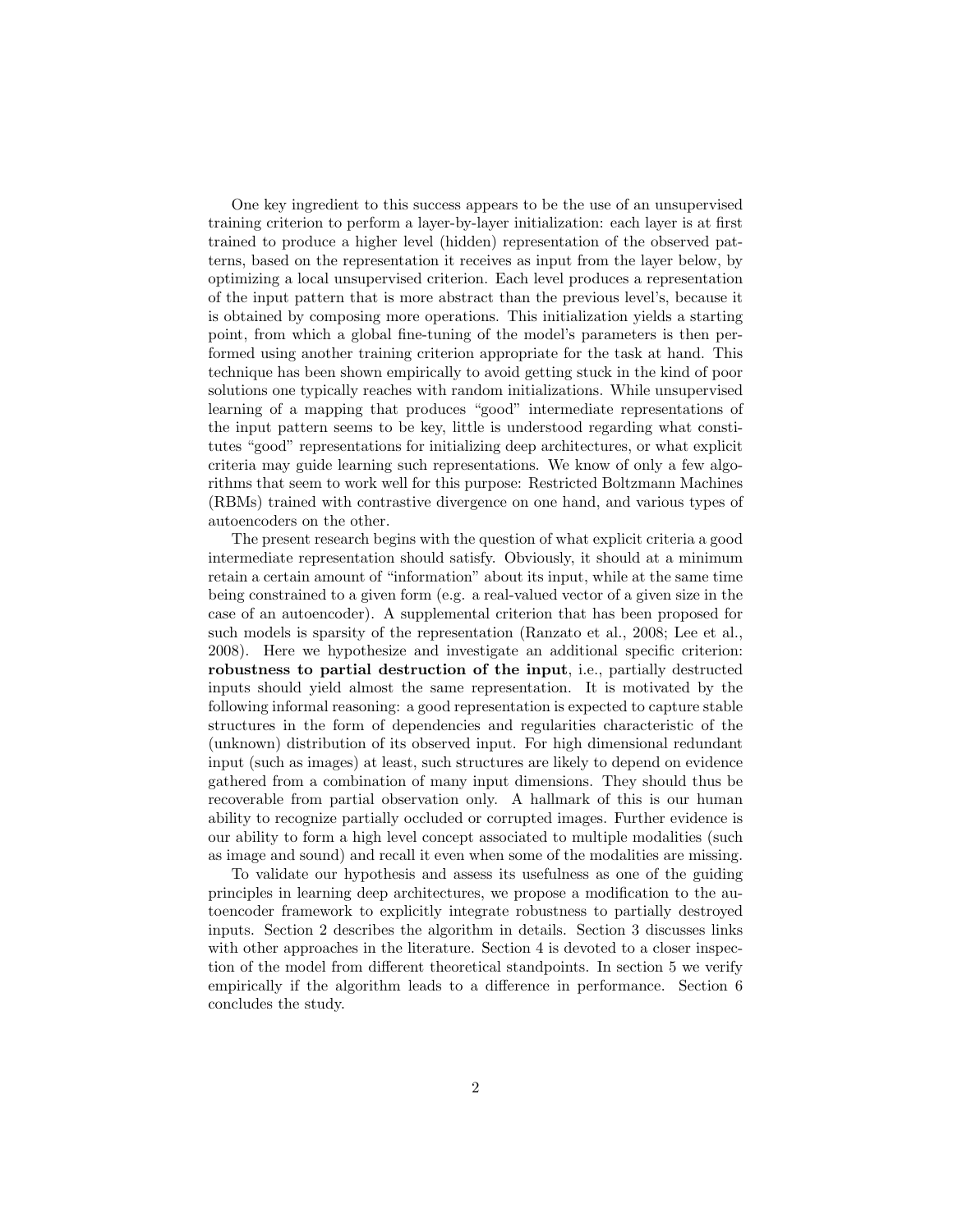# 2 Description of the Algorithm

### 2.1 Notation and Setup

Let X and Y be two random variables with joint probability density  $p(X, Y)$ , with marginal distributions  $p(X)$  and  $p(Y)$ . Throughout the text, we will use the following notation: Expectation:  $\mathbf{E}_{p(X)}[f(X)] = \int p(\mathbf{x})f(\mathbf{x})d\mathbf{x}$ . Entropy:  $\mathbb{H}(X) = \mathbb{H}(p) = \mathbb{E}_{p(X)}[-\log p(X)].$  Conditional entropy:  $\mathbb{H}(X|Y) =$  $\mathbb{E}_{p(X,Y)}[-\log p(X|Y)].$  Kullback-Leibler divergence:  $\mathbb{D}_{\mathsf{KL}}(p||q) = \mathbb{E}_{p(X)}[\log \frac{p(X)}{q(X)}].$ Cross-entropy:  $\mathbb{H}(p||q) = \mathbb{E}_{p(X)}[-\log q(X)] = \mathbb{H}(p) + \mathbb{D}_{\mathsf{KL}}(p||q)$ . Mutual information:  $\mathbf{I}(X;Y) = \mathbf{H}(X) - \mathbf{H}(X|Y)$ . Sigmoid:  $s(x) = \frac{1}{1+e^{-x}}$  and  $s(\mathbf{x}) =$  $(s(\mathbf{x}_1),\ldots,s(\mathbf{x}_d))^T$ . Bernoulli distribution with mean  $\mu: \mathcal{B}_{\mu}(x)$ . and by extension  $\mathcal{B}_{\mu}(\mathbf{x}) = (\mathcal{B}_{\mu_1}(\mathbf{x}_1), \dots, \mathcal{B}_{\mu_d}(\mathbf{x}_d)).$ 

The setup we consider is the typical supervised learning setup with a training set of *n* (input, target) pairs  $D_n = \{(\mathbf{x}^{(1)}, t^{(1)}) \dots, (\mathbf{x}^{(n)}, t^{(n)})\}$ , that we suppose to be an i.i.d. sample from an unknown distribution  $q(X,T)$  with corresponding marginals  $q(X)$  and  $q(T)$ .

#### 2.2 The Basic Autoencoder

We begin by recalling the traditional autoencoder model such as the one used in (Bengio et al., 2007) to build deep networks. An autoencoder takes an input vector  $\mathbf{x} \in [0,1]^d$ , and first maps it to a hidden representation  $\mathbf{y} \in [0,1]^d$ through a deterministic mapping  $y = f_{\theta}(x) = s(Wx + b)$ , parameterized by  $\theta = \{W, \mathbf{b}\}\.$  W is a  $d' \times d$  weight matrix and **b** is a bias vector. The resulting latent representation y is then mapped back to a "reconstructed" vector  $z \in$  $[0,1]^d$  in input space  $\mathbf{z} = g_{\theta'}(\mathbf{y}) = s(\mathbf{W}'\mathbf{y} + \mathbf{b}')$  with  $\theta' = {\mathbf{W}', \mathbf{b}'}.$  The weight matrix **W**' of the reverse mapping may optionally be constrained by  $W' = W^T$ , in which case the autoencoder is said to have *tied weights*. Each training  $\mathbf{x}^{(i)}$  is thus mapped to a corresponding  $y^{(i)}$  and a reconstruction  $z^{(i)}$ . The parameters of this model are optimized to minimize the average reconstruction error:

$$
\theta^{\star}, \theta^{\prime \star} = \argmin_{\theta, \theta^{\prime}} \frac{1}{n} \sum_{i=1}^{n} L\left(\mathbf{x}^{(i)}, \mathbf{z}^{(i)}\right)
$$

$$
= \argmin_{\theta, \theta^{\prime}} \frac{1}{n} \sum_{i=1}^{n} L\left(\mathbf{x}^{(i)}, g_{\theta^{\prime}}(f_{\theta}(\mathbf{x}^{(i)}))\right) \tag{1}
$$

where L is a loss function such as the traditional squared error  $L(\mathbf{x}, \mathbf{z}) = ||\mathbf{x} - \mathbf{z}||^2$ . An alternative loss, suggested by the interpretation of  $x$  and  $z$  as either bit vectors or vectors of bit probabilities (Bernoullis) is the reconstruction crossentropy:

$$
L_{\mathbf{H}}(\mathbf{x}, \mathbf{z}) = \mathbf{H}(\mathcal{B}_{\mathbf{x}} \| \mathcal{B}_{\mathbf{z}})
$$
  
= 
$$
- \sum_{k=1}^{d} [\mathbf{x}_k \log \mathbf{z}_k + (1 - \mathbf{x}_k) \log(1 - \mathbf{z}_k)]
$$
(2)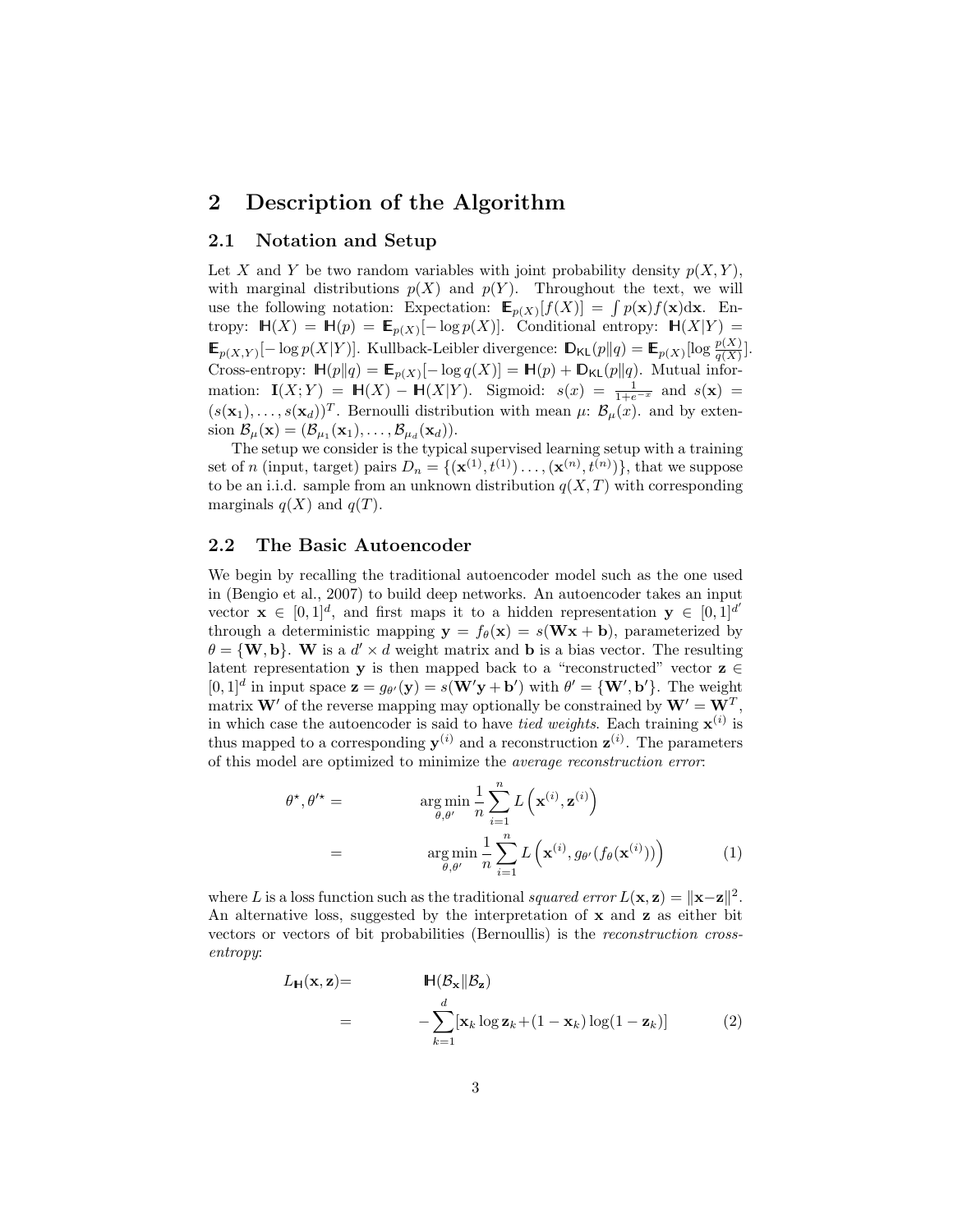Figure 1: An example  $x$  is corrupted to  $\tilde{x}$ . The autoencoder then maps it to y and attempts to reconstruct x.



Note that if **x** is a binary vector,  $L_H(\mathbf{x}, \mathbf{z})$  is a negative log-likelihood for the example x, given the Bernoulli parameters z. Equation 1 with  $L = L_H$  can be written

$$
\theta^{\star}, \theta^{\prime \star} = \underset{\theta, \theta^{\prime}}{\arg \min} \mathbb{E}_{q^{0}(X)} \left[ L_{\mathsf{H}} \left( X, g_{\theta^{\prime}}(f_{\theta}(X)) \right) \right]
$$
(3)

where  $q^{0}(X)$  denotes the empirical distribution associated to our *n* training inputs. This optimization will typically be carried out by stochastic gradient descent.

#### 2.3 The Denoising Autoencoder

To test our hypothesis and enforce robustness to partially destroyed inputs we modify the basic autoencoder we just described. We will now train it to reconstruct a clean "repaired" input from a corrupted, partially destroyed one. This is done by first corrupting the initial input x to get a partially destroyed version  $\tilde{x}$  by means of a stochastic mapping  $\tilde{x} \sim q_D(\tilde{x}|\mathbf{x})$ . In our experiments, we considered the following corrupting process, parameterized by the desired proportion  $\nu$  of "destruction": for each input **x**, a fixed number  $\nu d$  of components are chosen at random, and their value is forced to 0, while the others are left untouched. The procedure can be viewed as replacing a component considered missing by a default value, which is a common technique. A motivation for zeroing the destroyed components is that it simulates the removal of these components from the input. For images on a white (0) background, this corresponds to "salt noise". Note that alternative corrupting noises could be considered<sup>1</sup>. The corrupted input  $\tilde{\mathbf{x}}$  is then mapped, as with the basic autoencoder, to a hidden representation  $y = f_{\theta}(\tilde{x}) = s(W\tilde{x} + b)$  from which we reconstruct a  $\mathbf{z} = g_{\theta'}(\mathbf{y}) = s(\mathbf{W}'\mathbf{y} + \mathbf{b}')$  (see figure 1 for a schematic representation of the process). As before the parameters are trained to minimize the average reconstruction error  $L_{\mathbf{H}}(\mathbf{x}, \mathbf{z}) = \mathbf{H}(\mathcal{B}_{\mathbf{x}} || \mathcal{B}_{\mathbf{z}})$  over a training set, i.e. to have **z** as close as possible to the uncorrupted input  $x$ . But the key difference is that  $z$  is now a deterministic function of  $\tilde{\mathbf{x}}$  rather than  $\mathbf{x}$  and thus the result of a stochastic mapping of x.

Let us define the joint distribution

$$
q^{0}(X,\widetilde{X},Y) = q^{0}(X)q_{\mathcal{D}}(\widetilde{X}|X)\delta_{f_{\theta}(\widetilde{X})}(Y)
$$
\n(4)

<sup>&</sup>lt;sup>1</sup>the approach we describe and our analysis is not specific to a particular kind of corrupting noise.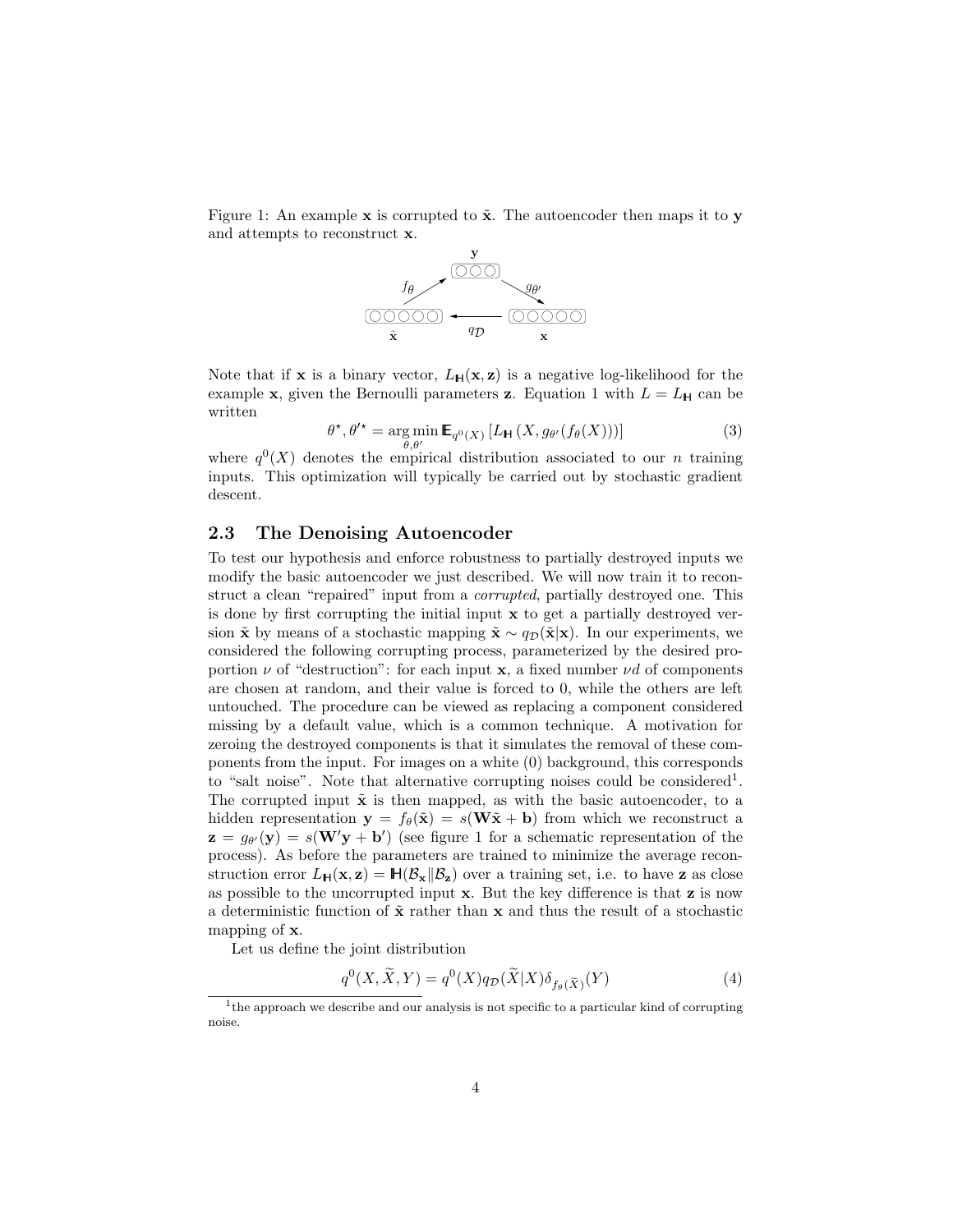where  $\delta_u(v)$  puts mass 0 when  $u \neq v$ . Thus Y is a deterministic function of  $\widetilde{X}$ .  $q^{0}(X, \widetilde{X}, Y)$  is parameterized by  $\theta$ . The objective function minimized by stochastic gradient descent becomes:

$$
\underset{\theta,\theta'}{\arg\min} \mathbf{E}_{q^0(X,\widetilde{X})} \left[ L_{\mathbf{H}} \left( X, g_{\theta'}(f_{\theta}(\widetilde{X})) \right) \right]. \tag{5}
$$

So from the point of view of the stochastic gradient descent algorithm, in addition to picking an input sample from the training set, we will also produce a random corrupted version of it, and take a gradient step towards reconstructing the uncorrupted version from the corrupted version. Note that in this way, the autoencoder cannot learn the identity, unlike the basic autoencoder, thus removing the constraint that  $d' < d$  or the need to regularize specifically to avoid such a trivial solution.

#### 2.4 Layer-wise Initialization and Fine Tuning

The basic autoencoder has been used as a building block to train deep networks (Bengio et al., 2007), with the representation of the  $k$ -th layer used as input for the  $(k+1)$ -th, and the  $(k+1)$ -th layer trained after the k-th has been trained. After a few layers have been trained, the parameters are used as initialization for a network optimized with respect to a supervised training criterion. This greedy layer-wise procedure has been shown to yield significantly better local minima than random initialization of deep networks (Bengio et al., 2007), achieving better generalization on a number of tasks (Larochelle et al., 2007).

The procedure to train a deep network using the denoising autoencoder is similar. The only difference is how each layer is trained, i.e., to minimize the criterion in eq. 5 instead of eq. 3. Note that the corruption process  $q<sub>D</sub>$  is only used during training, but not for propagating representations from the raw input to higher-level representations. Note also that when layer  $k$  is trained, it receives as input the uncorrupted output of the previous layers.

# 3 Relationship to Other Approaches

Our training procedure for the denoising autoencoder involves learning to recover a clean input from a corrupted version, a task known as denoising. The problem of image denoising, in particular, has been extensively studied in the image processing community and many recent developments rely on machine learning approaches (see e.g. Roth and Black (2005); Elad and Aharon (2006); Hammond and Simoncelli (2007)). A particular form of gated autoencoders has also been used for denoising in Memisevic (2007). Denoising using autoencoders was actually introduced much earlier (LeCun, 1987; Gallinari et al., 1987), as an alternative to Hopfield models (Hopfield, 1982). Our objective however is fundamentally different from that of developing a competitive image denoising algorithm. We investigate explicit robustness to corrupting noise only as a criterion to guide the learning of suitable intermediate representations, with the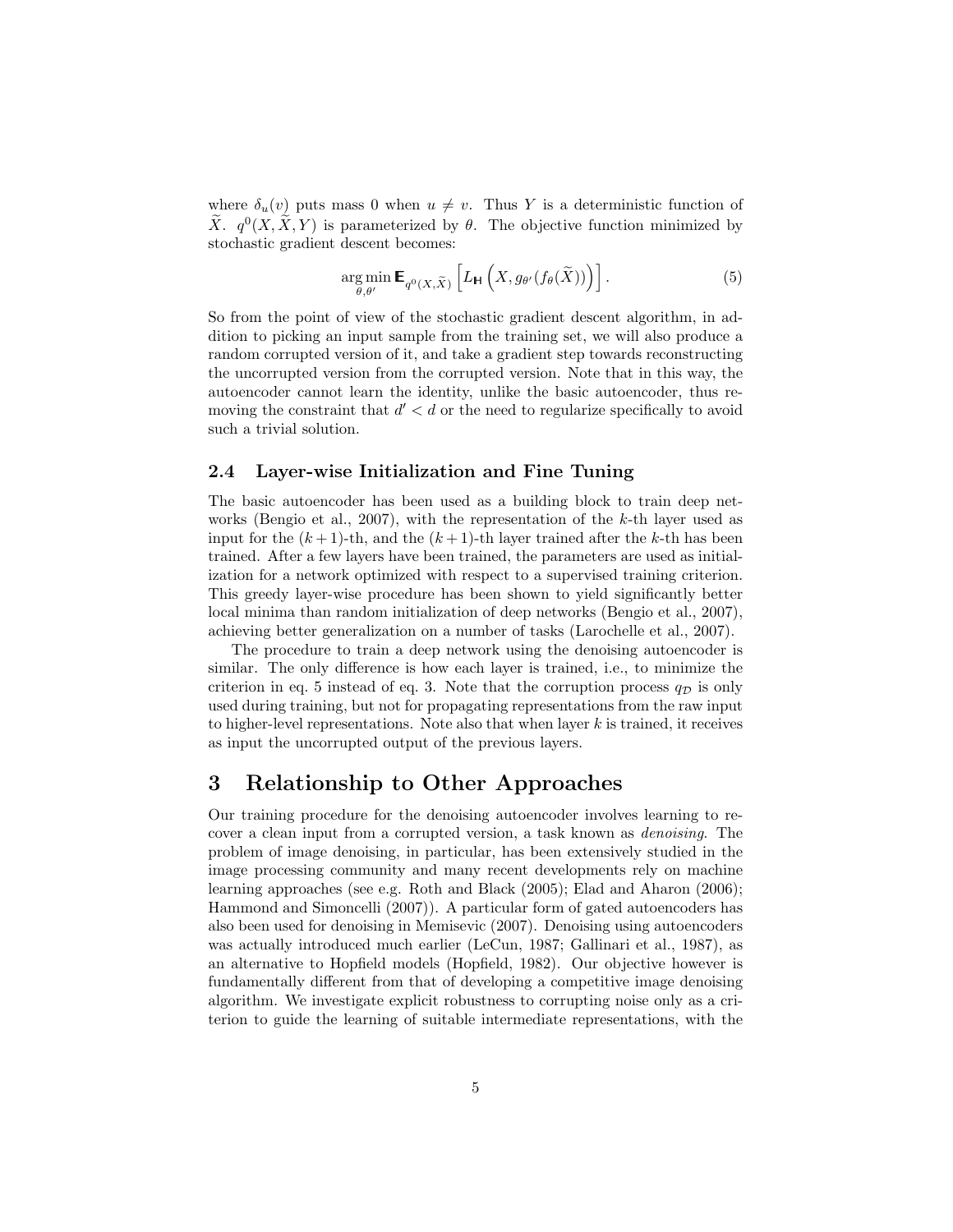goal to build a better general purpose learning algorithm. Thus our corruption+denoising procedure is applied not only on the input, but also recursively to intermediate representations. It is not specific to images and does not use prior knowledge of image topology.

Whereas the proposed approach does not rely on prior knowledge, it bears resemblance to the well known technique of augmenting the training data with stochastically "transformed" patterns. But again we do not rely on prior knowledge. Moreover we only use the corrupted patterns to optimize an unsupervised criterion, as an initialization step.

There are also similarities with the work of (Doi et al., 2006) on robust coding over noisy channels. In their framework, a linear encoder is to encode a clean input for optimal transmission over a noisy channel to a decoder that reconstructs the input. This work was later extended to robustness to noise in the input, in a proposal for a model of retinal coding (Doi & Lewicki, 2007). Though some of the inspiration behind our work comes from neural coding and computation, our goal is not to account for experimental data of neuronal activity as in (Doi  $&$  Lewicki, 2007). Also, the non-linearity of our denoising autoencoder is crucial for its use in initializing a deep neural network.

It may be objected that, if our goal is to handle missing values correctly, we could have more naturally defined a proper latent variable generative model, and infer the posterior over the latent (hidden) representation in the presence of missing inputs. But this usually requires a costly marginalization<sup>2</sup> which has to be carried out for each new example. By contrast, our approach tries to learn a fast and robust deterministic mapping  $f_{\theta}$  from examples of *already corrupted* inputs. The burden is on learning such a constrained mapping during training, rather than on unconstrained inference at use time. We expect this may force the model to capture implicit invariances in the data, and result in interesting features. Also note that in section 4.4 we will see how our learning algorithm for the denoising autoencoder can be viewed as a form of variational inference in a particular generative model.

# 4 Analysis of the Denoising Autoencoder

The above intuitive motivation for the denoising autoencoder was given with the perspective of discovering robust representations. In the following, which can be skipped without hurting the remainder of the paper, we try to gain insight by considering several alternative perspectives on the algorithm.

### 4.1 Manifold Learning Perspective

The process of mapping a corrupted example to an uncorrupted one can be visualized in Figure 2, with a low-dimensional manifold near which the data concentrate. We learn a stochastic operator  $p(X|X)$  that maps an X to an X,  $p(X|\widetilde{X}) = \mathcal{B}_{q_{\alpha\ell}(f_{\beta}(\widetilde{X}))}(X)$ . The corrupted examples will be much more likely to

<sup>&</sup>lt;sup>2</sup>as in the case of RBMs, where it is exponential in the number of missing values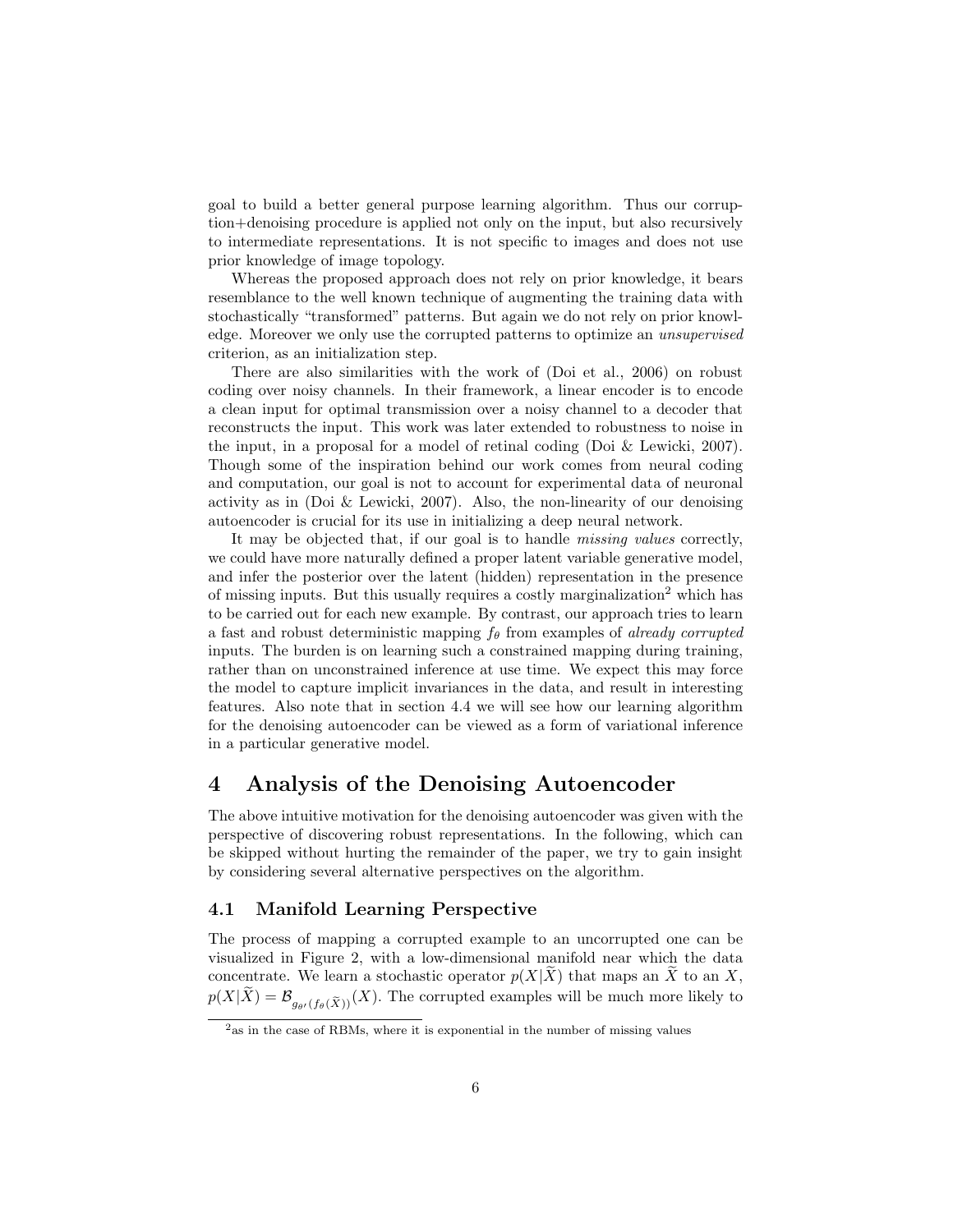

Figure 2: Illustration of what the denoising autoencoder is trying to learn. Suppose training data (crosses) concentrate near a low-dimensional manifold. A corrupted example (circle) is obtained by applying a corruption process  $q_{\mathcal{D}}(X|X)$ (left side). Corrupted examples (circles) are typically outside and farther from the manifold, hence the model learns with  $p(X|\tilde{X})$  to map points to more likely points (right side). Mapping from more corrupted examples requires bigger jumps (longer dashed arrows).

be outside and farther from the manifold than the uncorrupted ones. Hence the stochastic operator  $p(X|X)$  learns a map that tends to go from lower probability points  $\widetilde{X}$  to high probability points X, generally on or near the manifold. Note that when  $\tilde{X}$  is farther from the manifold,  $p(X|\tilde{X})$  should learn to make bigger steps, to reach the manifold. At the limit we see that the operator should map even far away points to a small volume near the manifold.

The denoising autoencoder can thus be seen as a way to define and learn a manifold. The intermediate representation  $Y = f(X)$  can be interpreted as a coordinate system for points on the manifold (this is most clear if we force the dimension of Y to be smaller than the dimension of  $X$ ). More generally, one can think of  $Y = f(X)$  as a representation of X which is well suited to capture the main variations in the data, i.e., on the manifold. When additional criteria (such as sparsity) are introduced in the learning model, one can no longer directly view  $Y = f(X)$  as an explicit low-dimensional coordinate system for points on the manifold, but it retains the property of capturing the main factors of variation in the data.

#### 4.2 The Stochastic Operator Perspective

The denoising autoencoder can be seen as corresponding to a semi-parametric model from which we can sample. Let us augment the set of modeled random variables to include the corrupted example  $X$  in addition to the corresponding uncorrupted example  $X$ , and let us perform maximum likelihood training on a model of their joint. We consider here the simpler case where  $X$  is discrete, but the approach can be generalized. We define a joint distribution  $p(X, X) =$  $p(\tilde{X})p(X|\tilde{X})$  from the stochastic operator  $p(X|\tilde{X})$ , with marginal  $p(\tilde{X}) = q^0(\tilde{X})$ set by construction.

We now have an empirical distribution  $q^0$  and a model p on  $(X, \tilde{X})$  pairs.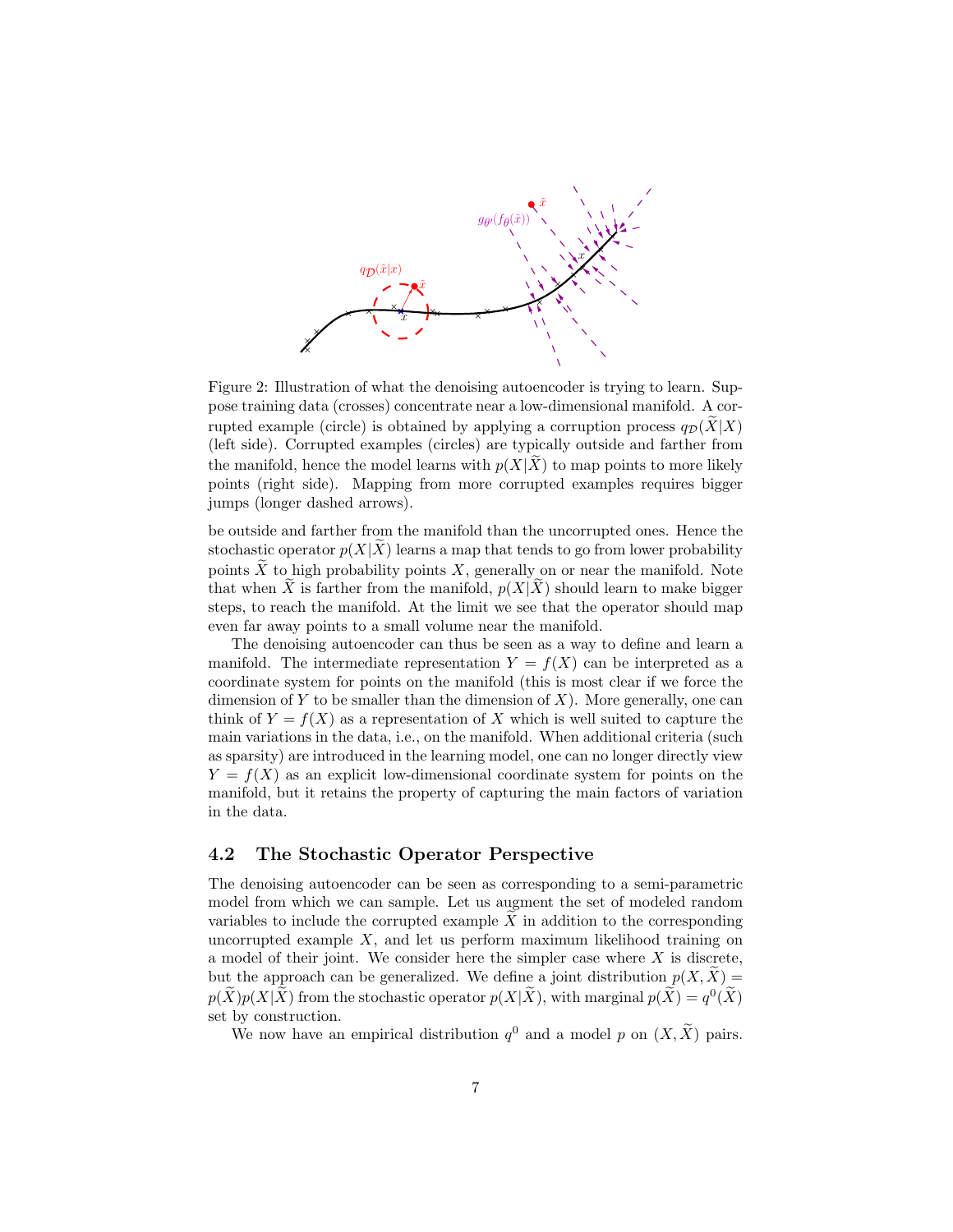Performing maximum likelihood on them or minimizing  $\mathbb{D}_{\mathsf{KL}}(q^0(X, \tilde{X}) \| p(X, \tilde{X}))$ is a reasonable training objective, again yielding the denoising criterion in eq. 5.

As an additional motivation for minimizing  $\mathbb{D}_{\mathsf{KL}}(q^0(X, \tilde{X}) || p(X, \tilde{X}))$ , note that as we minimize it (i.e.,  $\mathbb{D}_{\mathsf{KL}}(q^0(X,\tilde{X})||p(X,\tilde{X})) \to 0$ ), the marginals of p approach those of  $q^0$ , hence in particular

$$
p(X) \to q^0(X),
$$

i.e., training in this way corresponds to a semi-parametric model  $p(X)$  which approaches the empirical distribution  $q^0(X)$ . By applying the marginalization definition for  $p(X)$ , we see what the corresponding model is

$$
p(X) = \frac{1}{n} \sum_{i=1}^{n} \sum_{\tilde{\mathbf{x}}} p(X|\tilde{X} = \tilde{\mathbf{x}}) q_{\mathcal{D}}(\tilde{\mathbf{x}}|\mathbf{x}_i)
$$
(6)

where  $x_i$  is one of the *n* training examples. Note that only the parameters of  $p(X|\tilde{X})$  are optimized in this model. Note also that sampling from the model is easy. We have thus see that the denoising autoencoder learns a semi-parametric model which can be sampled from, based on the stochastic operator  $p(X|X)$ .

What would happen if we were to apply this operator repeatedly? That would define a chain  $p_k(X)$  where  $p_0(X = x) = q^0(\tilde{X} = x)$ ,  $p_1(X) = p(X)$ and  $p_k(X) = \sum_{\mathbf{x}} p(X|X = \mathbf{x})p_{k-1}(\mathbf{x})$ . If the operator was ergodic (which is plausible, following the above argumentation), its fixed point would define yet another distribution  $\pi(X) = \lim_{k \to \infty} p_k(X)$ , of which the semi-parametric  $p(X)$  would be a first-order approximation. The advantage of this formulation is that  $\pi(X)$  is purely parametric: it does not explicitly depend on the empirical distribution  $q^0$ .

### 4.3 Bottom-up Filtering, Information Theoretic Perspective

In this section we adopt a bottom-up filtering viewpoint, and an informationtheoretic perspective. Let  $X, X, Y$  be random variables representing respectively an input sample, a corrupted version of it, and the corresponding hidden representation, i.e.  $X \sim q(X)$  (the true generating process for X),  $\tilde{X} \sim q_{\mathcal{D}}(X|X)$ ,  $Y = f_{\theta}(\tilde{X})$ , with the associated joint  $q(X, \tilde{X}, Y)$ . Notice that it is defined with the same dependency structure as  $q^{0}(X, \tilde{X}, Y)$ , and the same conditionals  $\tilde{X} | X$ and  $Y|\tilde{X}$ .

The role of the greedy layer initialization is to learn a non-linear filter that yields a good representation of its input for the next layer. A good representation should retain a sufficient amount of "information" about its input, while we might at the same time encourage its marginal distribution to display certain desirable properties. From this high level perspective, the filter we learn, which has a fixed parameterized form with parameters  $\theta$ , should be optimized to realize a tradeoff between yielding a somewhat easier to model marginal distribution and retaining as much information as possible about the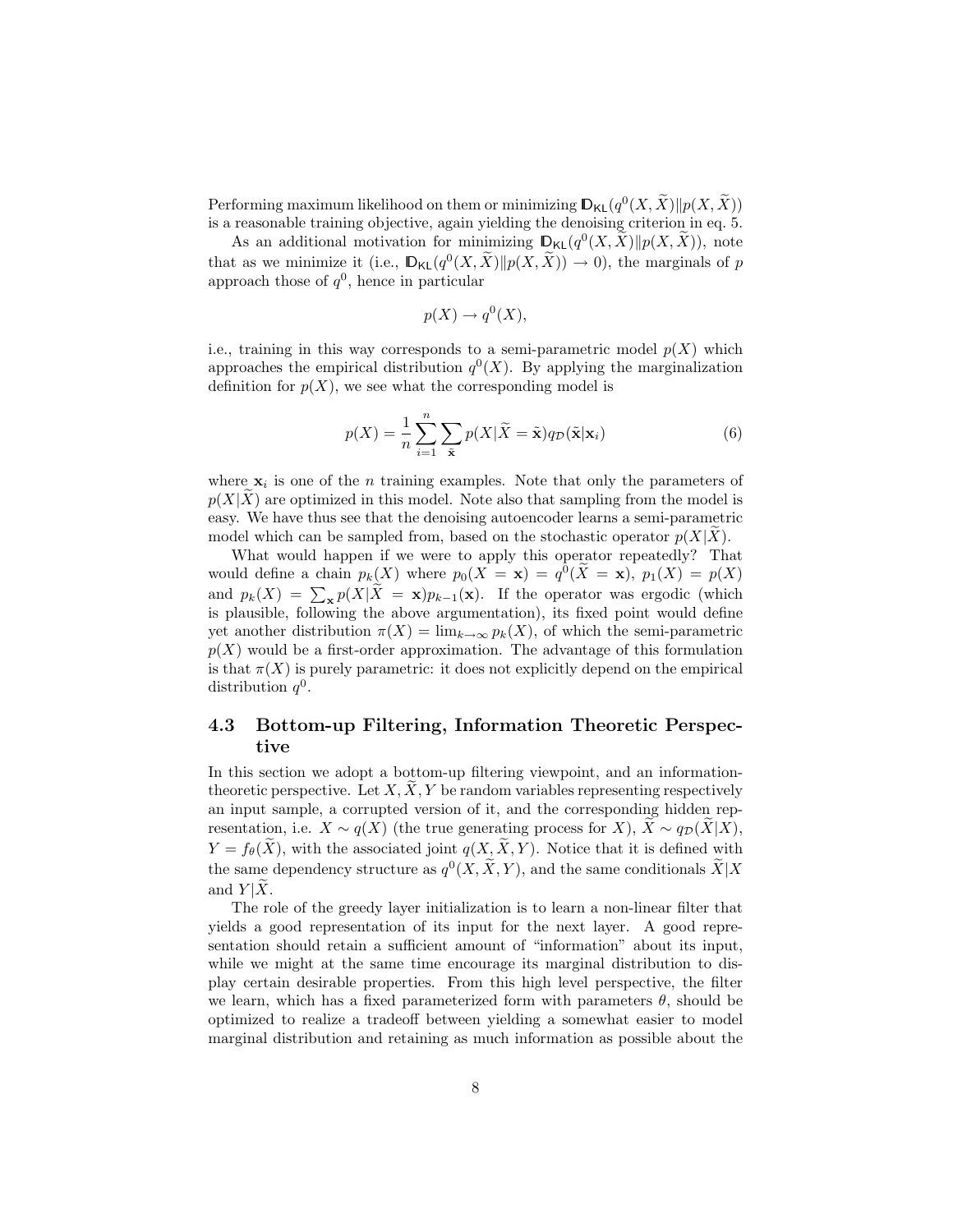input. This can be formalized as optimizing an objective function of the form  $\arg \max_{\theta} \{I(X;Y) + \lambda \mathcal{J}(Y)\}\$ , where  $\mathcal J$  is a functional that induces some preference over the marginal  $q(Y)$ , and hyper-parameter  $\lambda$  controls the tradeoff.  $\mathcal J$ could for example encourage  $\mathbb{D}_{\mathsf{KL}}$  closeness to some reference prior distribution, or be some measure of sparsity or independence. In the present study, however, we shall suppose that  $Y$  is only constrained by its dimensionality. This corresponds to the case where  $\mathcal{J}(Y)$  is constant for all distributions (i.e. no preference).

Let us thus examine only the first term. We have  $\mathbf{I}(X; Y) = \mathbb{H}(X) - \mathbb{H}(X|Y)$ . If we suppose the unknown input distribution  $q(X)$  fixed,  $\mathbb{H}(X)$  is a constant. Maximizing mutual information then amounts to maximizing  $-\mathbb{H}(X|Y)$ , i.e.

$$
\arg \max_{\theta} \mathbf{I}(X;Y) = \arg \max_{\theta} -\mathbb{H}(X|Y)
$$
  
\n
$$
\max_{\theta} -\mathbb{H}(X|Y) = \max_{\theta} \mathbb{E}_{q(X,Y)}[\log q(X|Y)]
$$
  
\n
$$
= \max_{\theta, p^*} \mathbb{E}_{q(X,Y)}[\log p^*(X|Y)]
$$

where we optimize over all possible distributions  $p^*$ . It is easy to show that the maximum is obtained for  $p^*(X|Y) = q(X|Y)$ . If instead we constrain  $p^*(X|Y)$ to a given parametric form  $p(X|Y)$  parameterized by  $\theta'$ , we get a lower bound:

 $\max_{\theta} -\mathbb{H}(X|Y) \geq \max_{\theta,\theta'} \mathbb{E}_{q(X,Y)}[\log p(X|Y)]$ 

where we have an equality if  $\exists \theta' q(X|Y) = p(X|Y)$ .

In the case of an autoencoder with binary vector variable  $X$ , we can view the top-down reconstruction as representing a  $p(X|Y) = \mathcal{B}_{q_{\alpha}(Y)}(X)$ . Optimizing for the lower bound leads to:

$$
\max_{\theta,\theta'} \mathbf{E}_{q(X,Y)}[\log \mathcal{B}_{g_{\theta'}(Y)}(X)]
$$
  
= 
$$
\max_{\theta,\theta'} \mathbf{E}_{q(X,\widetilde{X})}[\log \mathcal{B}_{g_{\theta'}(f_{\theta}(\widetilde{X}))}(X)]
$$
  
= 
$$
\min_{\theta,\theta'} \mathbf{E}_{q(X,\widetilde{X})}[L_{\mathbf{H}}(X,g_{\theta'}(f_{\theta}(\widetilde{X})))]
$$

where in the second line we use the fact that  $Y = f_{\theta}(\widetilde{X})$  deterministically. This is the criterion we use for training the autoencoder (eq. 5), but replacing the true generating process q by the empirical  $q^0$ .

This shows that minimizing the expected reconstruction error amounts to maximizing a lower bound on  $H(X|Y)$  and at the same time on the mutual information between input  $X$  and the hidden representation  $Y$ . Note that this reasoning holds equally for the basic autoencoder, but with the denoising autoencoder, we maximize the mutual information between  $X$  and  $Y$  even as  $Y$ is a function of corrupted input.

### 4.4 Top-down, Generative Model Perspective

In this section we try to recover the training criterion for our denoising autoencoder (eq. 5) from a generative model perspective. Specifically we show that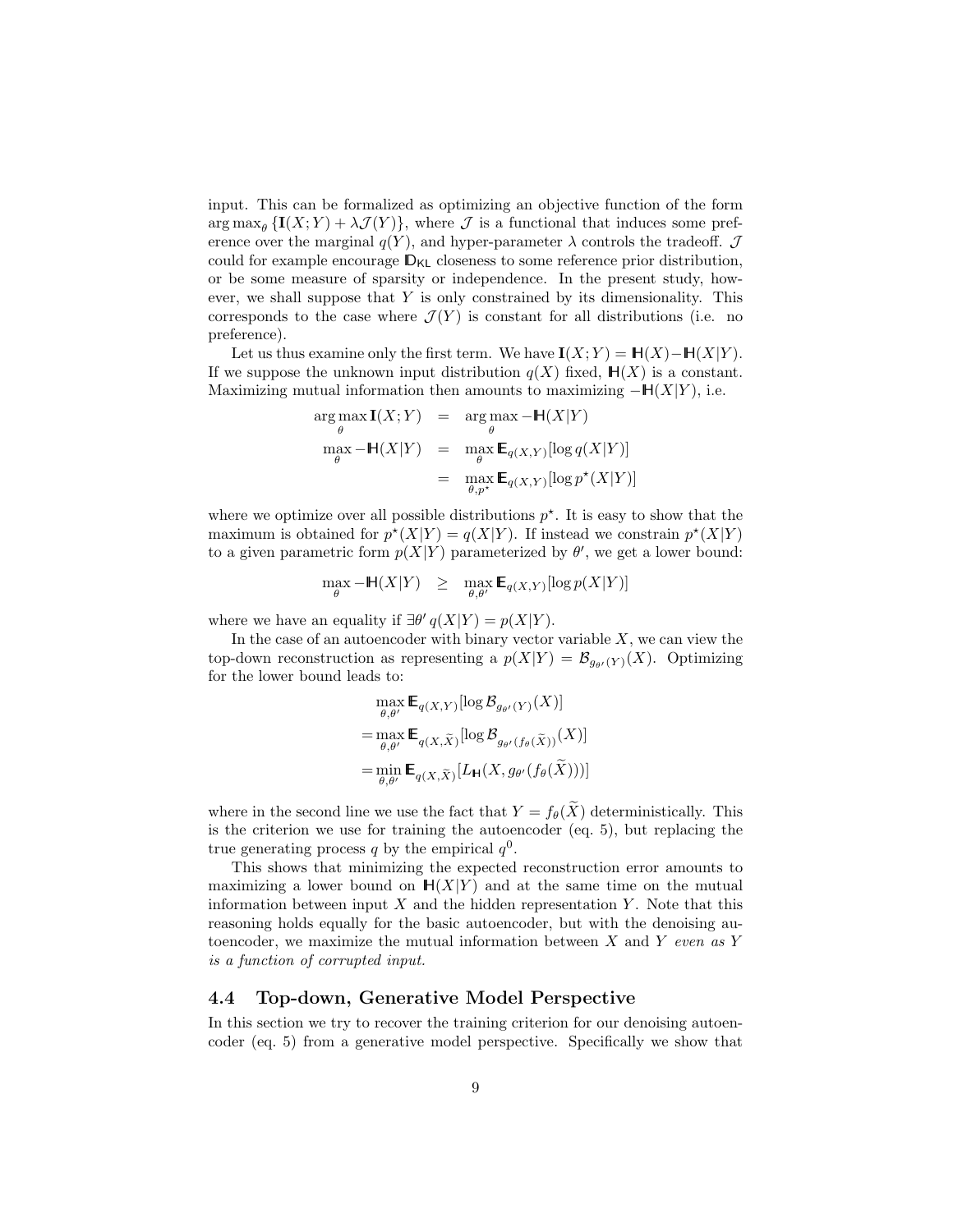training the denoising autoencoder as described in section 2.3 is equivalent to maximizing a variational bound on a particular generative model.

Consider the generative model  $p(X, X, Y) = p(Y) p(X|Y) p(X|X)$  where  $p(X|Y) = \mathcal{B}_{s(\mathbf{W}'Y + \mathbf{b}')$  and  $p(\widetilde{X}|X) = q_{\mathcal{D}}(\widetilde{X}|X)$ .  $p(Y)$  is a uniform prior over Y. This defines a generative model with parameter set  $\theta' = \{W', b'\}$ . We will use the previously defined  $q^0(X, \tilde{X}, Y) = q^0(X)q_{\mathcal{D}}(\tilde{X}|X)\delta_{f_{\theta}(\tilde{X})}(Y)$  (equation 4) as an auxiliary model in the context of a variational approximation of the loglikelihood of  $p(X)$ . Note that we abuse notation to make it lighter, and use the same letters X,  $\widetilde{X}$  and Y for different sets of random variables representing the same quantity under different distributions:  $p$  or  $q^0$ . Keep in mind that whereas we had the dependency structure  $X \to \tilde{X} \to Y$  for q or  $q^0$ , we have  $Y \to X \to X$  for p.

Since  $p$  contains a corruption operation at the last generative stage, we propose to fit  $p(X)$  to corrupted training samples. Performing maximum likelihood fitting for samples drawn from  $q^0(\tilde{X})$  corresponds to minimizing the cross-entropy, or maximizing

$$
\mathcal{H} = \max_{\theta'} \{ -\mathbb{H}(q^{0}(\widetilde{X})||p(\widetilde{X})) \}
$$
  
= 
$$
\max_{\theta'} \{ \mathbb{E}_{q^{0}(\widetilde{X})}[\log p(\widetilde{X})] \}. \tag{7}
$$

i

Let  $q^*(X, Y | \tilde{X})$  be a conditional density, the quantity  $\mathcal{L}(q^*, \tilde{X}) = \mathbb{E}_{q^*(X, Y | \tilde{X})}$  $\left[\log \frac{p(X, \tilde{X}, Y)}{q^*(X, Y | \tilde{X})}\right]$ is a lower bound on  $\log p(\tilde{X})$  since the following can be shown to be true for any  $q^*$ :

$$
\log p(\widetilde{X}) = \mathcal{L}(q^*, \widetilde{X}) + \mathbb{D}_{\mathsf{KL}}(q^*(X, Y | \widetilde{X}) || p(X, Y | \widetilde{X}))
$$

Also it is easy to verify that the bound is tight when  $q^*(X,Y|\tilde{X}) = p(X,Y|\tilde{X}),$ where the  $\mathbb{D}_{\mathsf{KL}}$  becomes 0. We can thus write  $\log p(\tilde{X}) = \max_{q^*} \mathcal{L}(q^*, \tilde{X})$ , and consequently rewrite equation 7 as

$$
\mathcal{H} = \max_{\theta'} \{ \mathbf{E}_{q^0(\tilde{X})}[\max_{q^*} \mathcal{L}(q^*, \tilde{X})] \}
$$

$$
= \max_{\theta', q^*} \{ \mathbf{E}_{q^0(\tilde{X})}[\mathcal{L}(q^*, \tilde{X})] \}
$$
(8)

where we moved the maximization outside of the expectation because an unconstrained  $q^*(X, Y | \tilde{X})$  can in principle perfectly model the conditional distribution needed to maximize  $\mathcal{L}(q^*, \tilde{X})$  for any  $\tilde{X}$ . Now if we replace the maximization over an unconstrained  $q^*$  by the maximization over the parameters  $\theta$  of our  $q^0$ (appearing in  $f_{\theta}$  that maps an **x** to a **y**), we get a lower bound on  $\mathcal{H}$ 

$$
\mathcal{H} \ge \max_{\theta',\theta} \{ \mathbb{E}_{q^0(\widetilde{X})} [\mathcal{L}(q^0, \widetilde{X})] \} \tag{9}
$$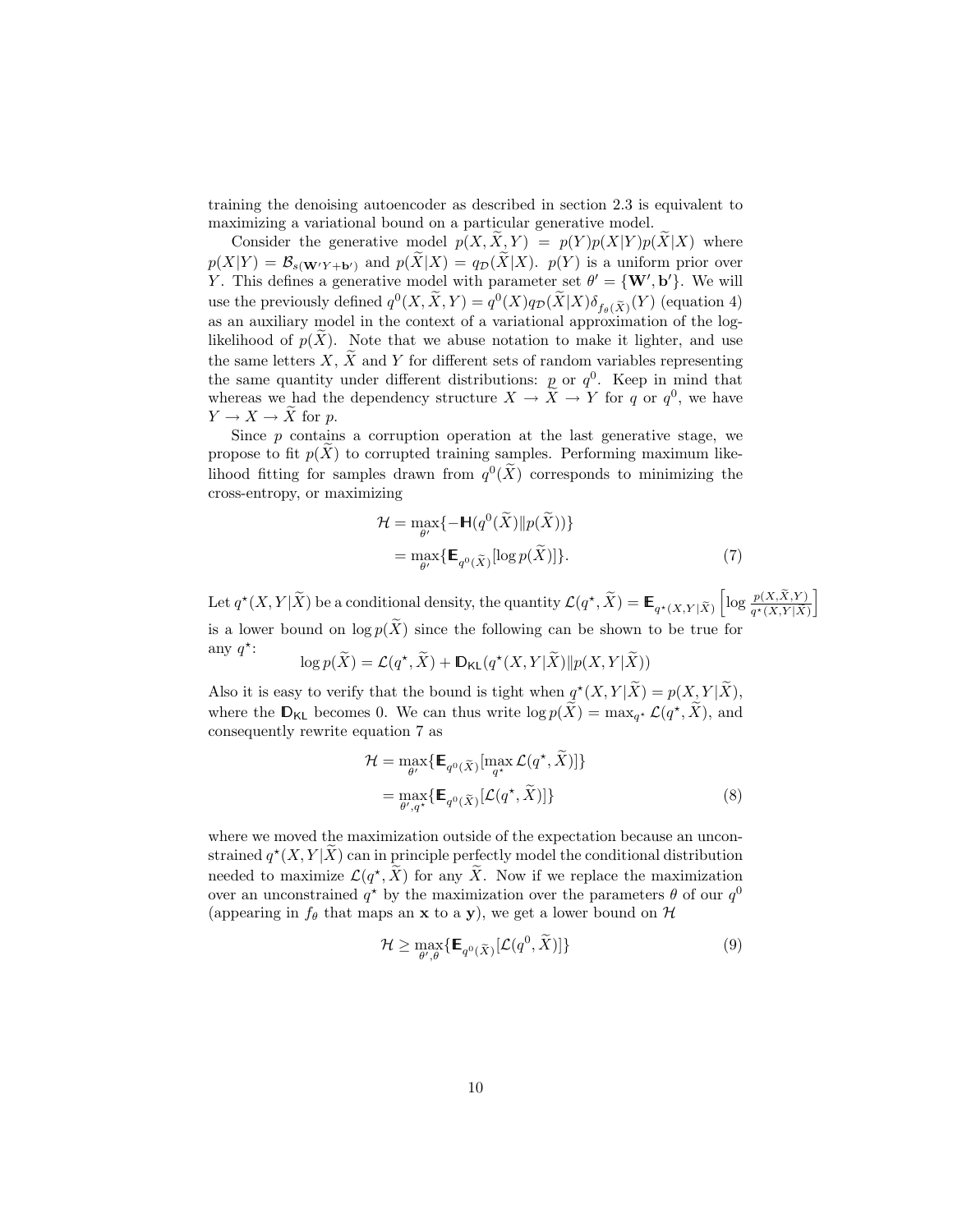Maximizing this lower bound, we find

$$
\arg\max_{\theta,\theta'} \{ \mathbf{E}_{q^0(\tilde{X})}[\mathcal{L}(q^0,\tilde{X})] \}
$$
\n
$$
= \arg\max_{\theta,\theta'} \mathbf{E}_{q^0(X,\tilde{X},Y)} \left[ \log \frac{p(X,\tilde{X},Y)}{q^0(X,Y|\tilde{X})} \right]
$$
\n
$$
= \arg\max_{\theta,\theta'} \mathbf{E}_{q^0(X,\tilde{X},Y)} [\log p(X,\tilde{X},Y)]
$$
\n
$$
+ \mathbf{E}_{q^0(\tilde{X})} \left[ \mathbf{H}[q^0(X,Y|\tilde{X})] \right]
$$
\n
$$
= \arg\max_{\theta,\theta'} \mathbf{E}_{q^0(X,\tilde{X},Y)} \left[ \log p(X,\tilde{X},Y) \right].
$$

Note that  $\theta$  only occurs in  $Y = f_{\theta}(\widetilde{X})$ , and  $\theta'$  only occurs in  $p(X|Y)$ . The last line is therefore obtained because  $q^0(X|\tilde{X}) \propto q_{\mathcal{D}}(\tilde{X}|X)q^0(X)$  (none of which depends on  $(\theta, \theta')$ , and  $q^0(Y|\tilde{X})$  is deterministic, i.e., its entropy is constant, irrespective of  $(\theta, \theta')$ . Hence the entropy of  $q^0(X, Y | \tilde{X}) = q^0(Y | \tilde{X}) q^0(X | \tilde{X})$ , does not vary with  $(\theta, \theta')$ . Finally, following from above, we obtain our training criterion (eq. 5):

$$
\arg \max_{\theta, \theta'} \mathbf{E}_{q^0(\tilde{X})}[\mathcal{L}(q^0, \tilde{X})]
$$
\n
$$
= \arg \max_{\theta, \theta'} \mathbf{E}_{q^0(X, \tilde{X}, Y)}[\log[p(Y)p(X|Y)p(\tilde{X}|X)]]
$$
\n
$$
= \arg \max_{\theta, \theta'} \mathbf{E}_{q^0(X, \tilde{X}, Y)}[\log p(X|Y)]
$$
\n
$$
= \arg \max_{\theta, \theta'} \mathbf{E}_{q^0(X, \tilde{X})}[\log p(X|Y = f_{\theta}(\tilde{X}))]
$$
\n
$$
= \arg \min_{\theta, \theta'} \mathbf{E}_{q^0(X, \tilde{X})} [L_{\mathbf{H}}(X, g_{\theta'}(f_{\theta}(\tilde{X})))]
$$

where the third line is obtained because  $(\theta, \theta')$  have no influence on  $\mathsf{E}_{q^0_{\leq} (X, \widetilde{X}, Y)}[\log p(Y)]$ because we chose  $p(Y)$  uniform, i.e. constant, nor on  $\mathbb{E}_{q^0(X,\tilde{X})}[\log p(X|X)],$  and the last line is obtained by inspection of the definition of  $L_H$  in eq. 2, when  $p(X|Y = f_{\theta}(\widetilde{X}))$  is a  $\mathcal{B}_{g_{\theta'}(f_{\theta}(\widetilde{X}))}$ .

# 5 Experiments

We performed experiments with the proposed algorithm on the same benchmark of classification problems used in  $(Larcchelle et al., 2007)<sup>3</sup>$ . It contains different variations of the MNIST digit classification problem, with added factors of variation such as rotation (rot), addition of a background composed of random pixels (bg-rand) or made from patches extracted from a set of images (bg-img), or combinations of these factors (rot-bg-img). These variations render the problems

<sup>&</sup>lt;sup>3</sup>All the datasets for these problems were taken from http://www.iro.umontreal.ca/∼lisa/icml2007.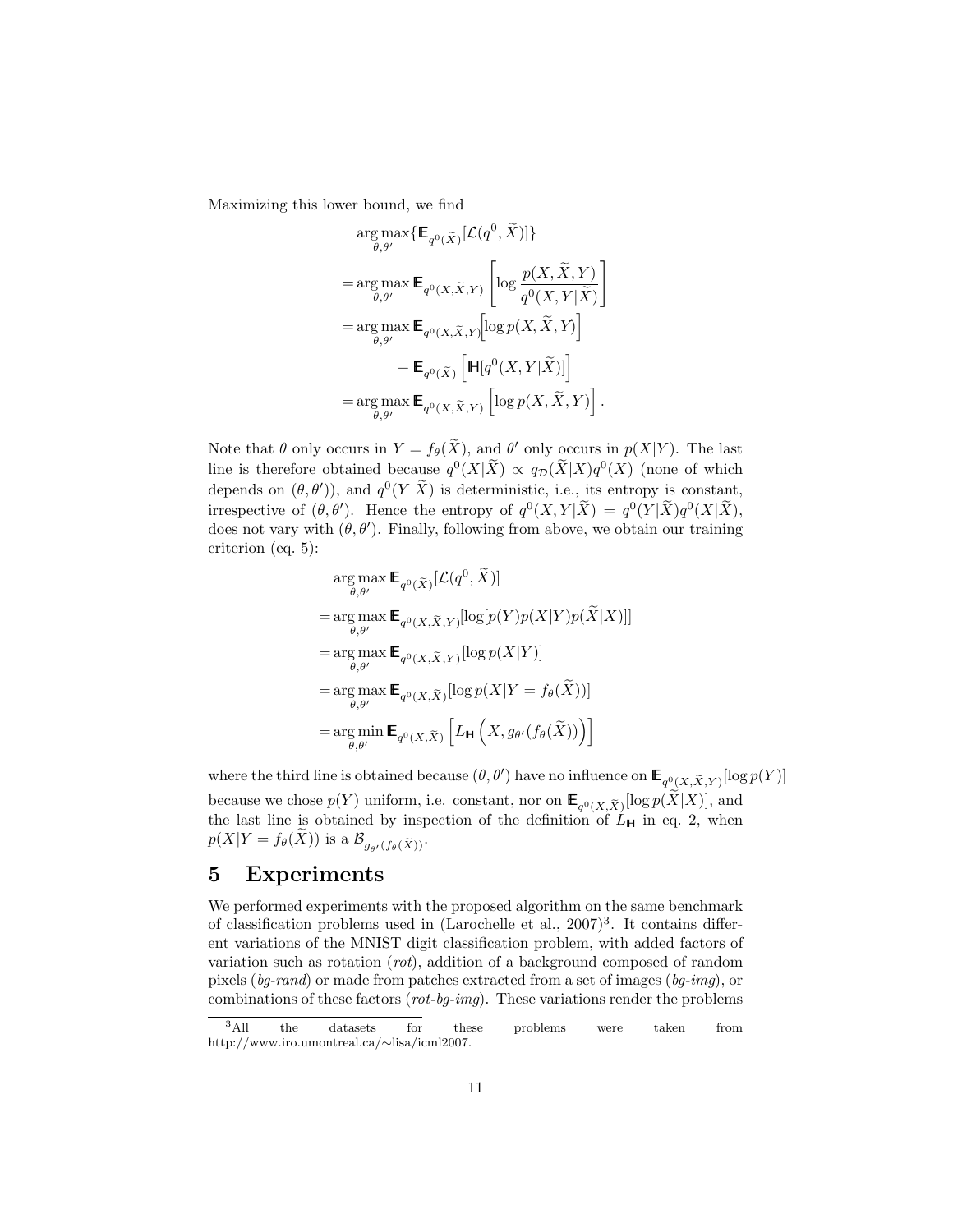Table 1: Comparison of stacked denoising autoencoders (SdA-3) with other models.

Test error rate on all considered classification problems is reported together with a 95% confidence interval. Best performer is in bold, as well as those for which confidence intervals overlap. SdA-3 appears to achieve performance superior or equivalent to the best other model on all problems except bg-rand. For SdA-3, we also indicate the fraction  $\nu$  of destroyed input components, as chosen by proper model selection. Note that SAA-3 is equivalent to SdA-3 with  $\nu = 0\%$ .

| Dataset              | $\textbf{SVM}_{rbf}$ | $\text{SVM}_{poly}$ | $DBN-1$          | $SAA-3$          | $DBN-3$          | SdA-3 $(\nu)$                    |
|----------------------|----------------------|---------------------|------------------|------------------|------------------|----------------------------------|
| $_{basic}$           | $3.03 \pm 0.15$      | $3.69 \pm 0.17$     | $3.94 \pm 0.17$  | $3.46 \pm 0.16$  | $3.11 \pm 0.15$  | $2.80 \pm 0.14$ (10%)            |
| $_{rot}$             | $11.11 \pm 0.28$     | $15.42 \pm 0.32$    | $14.69 \pm 0.31$ | $10.30 \pm 0.27$ | $10.30 \pm 0.27$ | $10.29 \!\pm\! 0.27$<br>$(10\%)$ |
| $ba$ -rand           | $14.58 \pm 0.31$     | $16.62 \pm 0.33$    | $9.80 \pm 0.26$  | $11.28 \pm 0.28$ | $6.73 + 0.22$    | $10.38 \pm 0.27$ (40%)           |
| $ba\text{-}imq$      | $22.61 \pm 0.37$     | $24.01 \pm 0.37$    | $16.15 \pm 0.32$ | $23.00 \pm 0.37$ | $16.31 \pm 0.32$ | $16.68 \pm 0.33$ (25%)           |
| $rot$ - $bq$ - $imq$ | $55.18 \pm 0.44$     | $56.41 \pm 0.43$    | $52.21 \pm 0.44$ | $51.93 \pm 0.44$ | $47.39 \pm 0.44$ | 44.49 $\pm$ 0.44 (25%)           |
| rect                 | $2.15 \pm 0.13$      | $2.15 \pm 0.13$     | $4.71 \pm 0.19$  | $2.41 \pm 0.13$  | $2.60 \pm 0.14$  | $1.99 \pm 0.12$ (10%)            |
| $rect\text{-}img$    | $24.04 \pm 0.37$     | $24.05 \pm 0.37$    | $23.69 \pm 0.37$ | $24.05 \pm 0.37$ | $22.50 \pm 0.37$ | $21.59 \pm 0.36$ (25%)           |
| convex               | $19.13 \pm 0.34$     | $19.82 \pm 0.35$    | $19.92 \pm 0.35$ | $18.41 \pm 0.34$ | $18.63 \pm 0.34$ | $19.06 \pm 0.34$ (10%)           |

particularly challenging for current generic learning algorithms. Each problem is divided into a training, validation, and test set (10000, 2000, 50000 examples respectively). A subset of the original MNIST problem is also included with the same example set sizes (problem basic). The benchmark also contains additional binary classification problems: discriminating between convex and non-convex shapes (convex), and between wide and long rectangles (rect, rect-imq).

Neural networks with 3 hidden layers initialized by stacking *denoising au*toencoders (SdA-3), and fine tuned on the classification tasks, were evaluated on all the problems in this benchmark. Model selection was conducted following a similar procedure as Larochelle et al. (2007). Several values of hyper parameters (destruction fraction  $\nu$ , layer sizes, number of unsupervised training epochs) were tried, combined with early stopping in the fine tuning phase. For each task, the best model was selected based on its classification performance on the validation set.

Table 1 reports the resulting classification error on the test set for the new model (SdA-3), together with the performance reported in Larochelle et al.  $(2007)^4$  for SVMs with Gaussian and polynomial kernels, 1 and 3 hidden layers deep belief network (DBN-1 and DBN-3) and a 3 hidden layer deep network initialized by stacking basic autoencoders (SAA-3). Note that SAA-3 is equivalent to a SdA-3 with  $\nu = 0\%$  destruction. As can be seen in the table, the corruption+denoising training works remarkably well as an initialization step, and in most cases yields significantly better classification performance than basic autoencoder stacking with no noise. On all but one task the SdA-3 algorithm performs on par or better than the best other algorithms, including deep belief

<sup>&</sup>lt;sup>4</sup>Except that *rot* and *rot-bq-imq*, as reported on the website from which they are available, have been regenerated since Larochelle et al. (2007), to fix a problem in the initial data generation process. We used the updated data and corresponding benchmark results given on this website.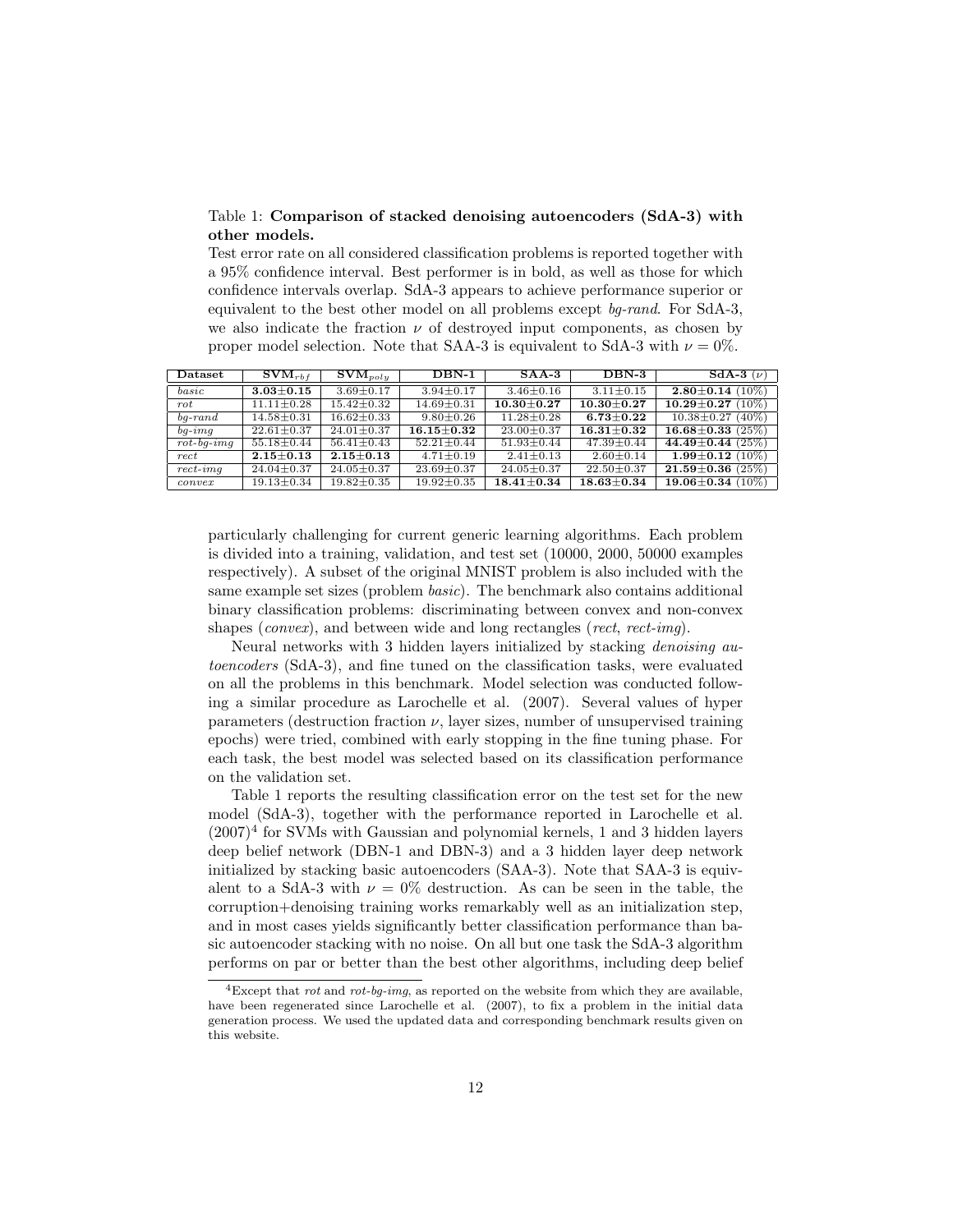#### Figure 3: Filters obtained after training the first denoising autoencoder.

(a-c) show some of the filters obtained after training a denoising autoencoder on MNIST samples, with increasing destruction levels  $\nu$ . The filters at the same position in the three images are related only by the fact that the autoencoders were started from the same random initialization point.

(d) and (e) zoom in on the filters obtained for two of the neurons, again for increasing destruction levels.

As can be seen, with no noise, many filters remain similarly uninteresting (undistinctive almost uniform grey patches). As we increase the noise level, denoising training forces the filters to differentiate more, and capture more distinctive features. Higher noise levels tend to induce less local filters, as expected. One can distinguish different kinds of filters, from local blob detectors, to stroke detectors, and some full character detectors at the higher noise levels.



(d) Neuron A (0%, 10%, 20%, 50% destruction)

(e) Neuron B (0%, 10%, 20%, 50% destruction)

nets. This suggests that our proposed procedure was indeed able to produce more useful feature detectors.

Next, we wanted to understand qualitatively the effect of the corruption+denoising training. To this end we display the filters obtained after initial training of the first denoising autoencoder on MNIST digits. Figure 3 shows a few of these filters as little image patches, for different noise levels. Each patch corresponds to a row of the learnt weight matrix  $W$ , i.e. the incoming weights of one of the hidden layer neurons. The beneficial effect of the denoising training can clearly be seen. Without the denoising procedure, many filters appear to have learnt no interesting feature. They look like the filters obtained after random initialization. But when increasing the level of destructive corruption, an increasing number of filters resemble sensible feature detectors. As we move to higher noise levels, we observe a phenomenon that we expected: filters become less local, they appear sensitive to larger structures spread out across more input dimensions.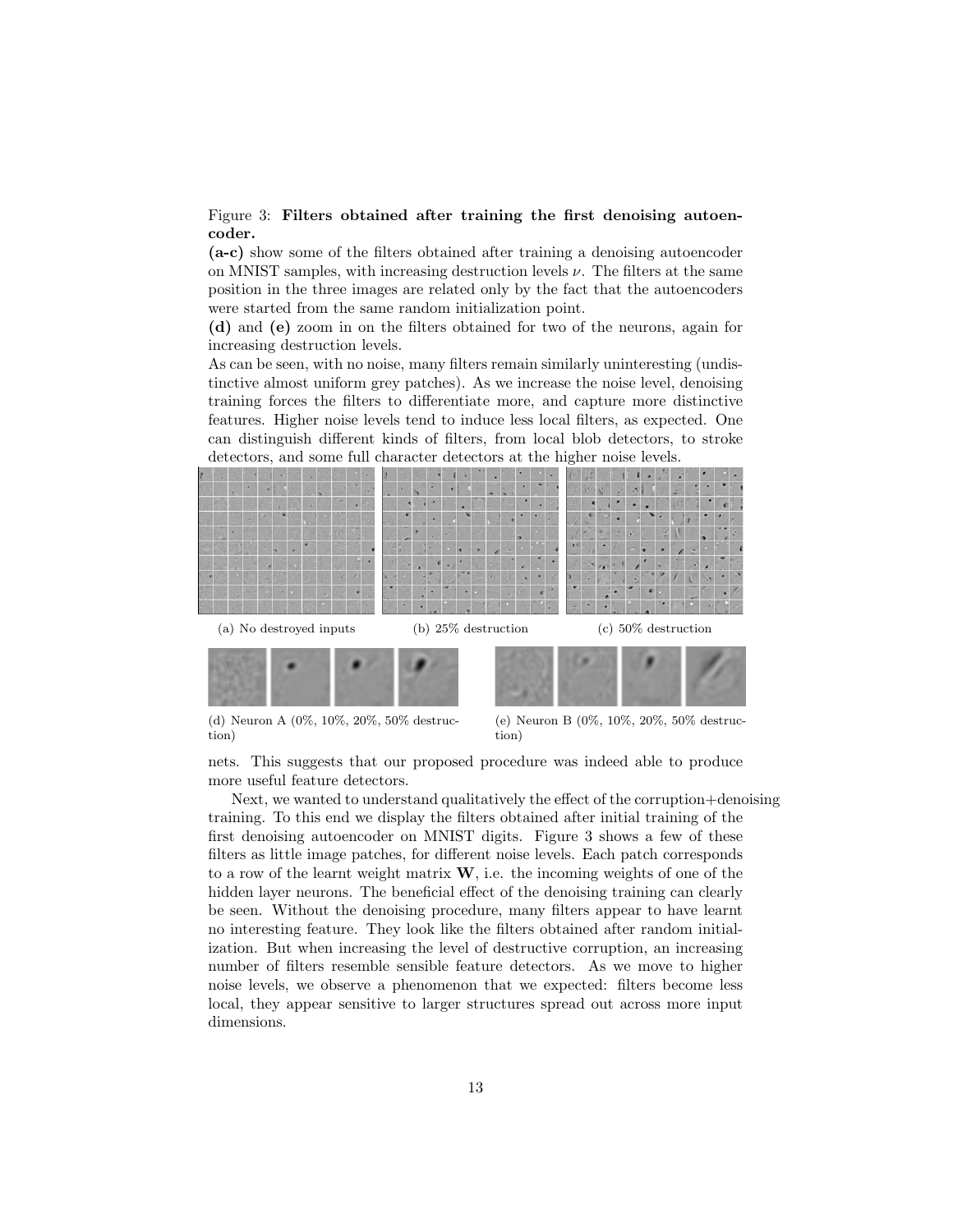# 6 Conclusion and Future Work

We have introduced a very simple training principle for autoencoders, based on the objective of undoing a corruption process. This is motivated by the goal of learning representations of the input that are robust to small irrelevant changes in input. Several perspectives also help to motivate it from a manifold learning perspective and from the perspective of a generative model.

This principle can be used to train and stack autoencoders to initialize a deep neural network. A series of image classification experiments were performed to evaluate this new training principle. The empirical results support the following conclusions: unsupervised initialization of layers with an explicit denoising criterion helps to capture interesting structure in the input distribution. This in turn leads to intermediate representations much better suited for subsequent learning tasks such as supervised classification. The experimental results with Deep Belief Networks (whose layers are initialized as RBMs) suggest that RBMs may also encapsulate a form of robustness in the representations they learn, possibly because of their stochastic nature, which introduces noise in the representation during training. Future work inspired by this observation should investigate other types of corruption process, not only of the input but of the representation itself as well.

# References

- Bengio, Y. (2007). Learning deep architectures for AI (Technical Report 1312). Université de Montréal, dept. IRO.
- Bengio, Y., Lamblin, P., Popovici, D., & Larochelle, H. (2007). Greedy layerwise training of deep networks. Advances in Neural Information Processing *Systems 19* (pp. 153–160). MIT Press.
- Bengio, Y., & Le Cun, Y. (2007). Scaling learning algorithms towards AI. In L. Bottou, O. Chapelle, D. DeCoste and J. Weston (Eds.), Large scale kernel machines. MIT Press.
- Doi, E., Balcan, D. C., & Lewicki, M. S. (2006). A theoretical analysis of robust coding over noisy overcomplete channels. In Y. Weiss, B. Schölkopf and J. Platt (Eds.), Advances in neural information processing systems 18, 307–314. Cambridge, MA: MIT Press.
- Doi, E., & Lewicki, M. S. (2007). A theory of retinal population coding. NIPS (pp. 353–360). MIT Press.
- Elad, M., & Aharon, M. (2006). Image denoising via sparse and redundant representations over learned dictionaries. IEEE Transactions on Image Processing, 15, 3736–3745.
- Gallinari, P., LeCun, Y., Thiria, S., & Fogelman-Soulie, F. (1987). Memoires associatives distribuees. Proceedings of COGNITIVA 87. Paris, La Villette.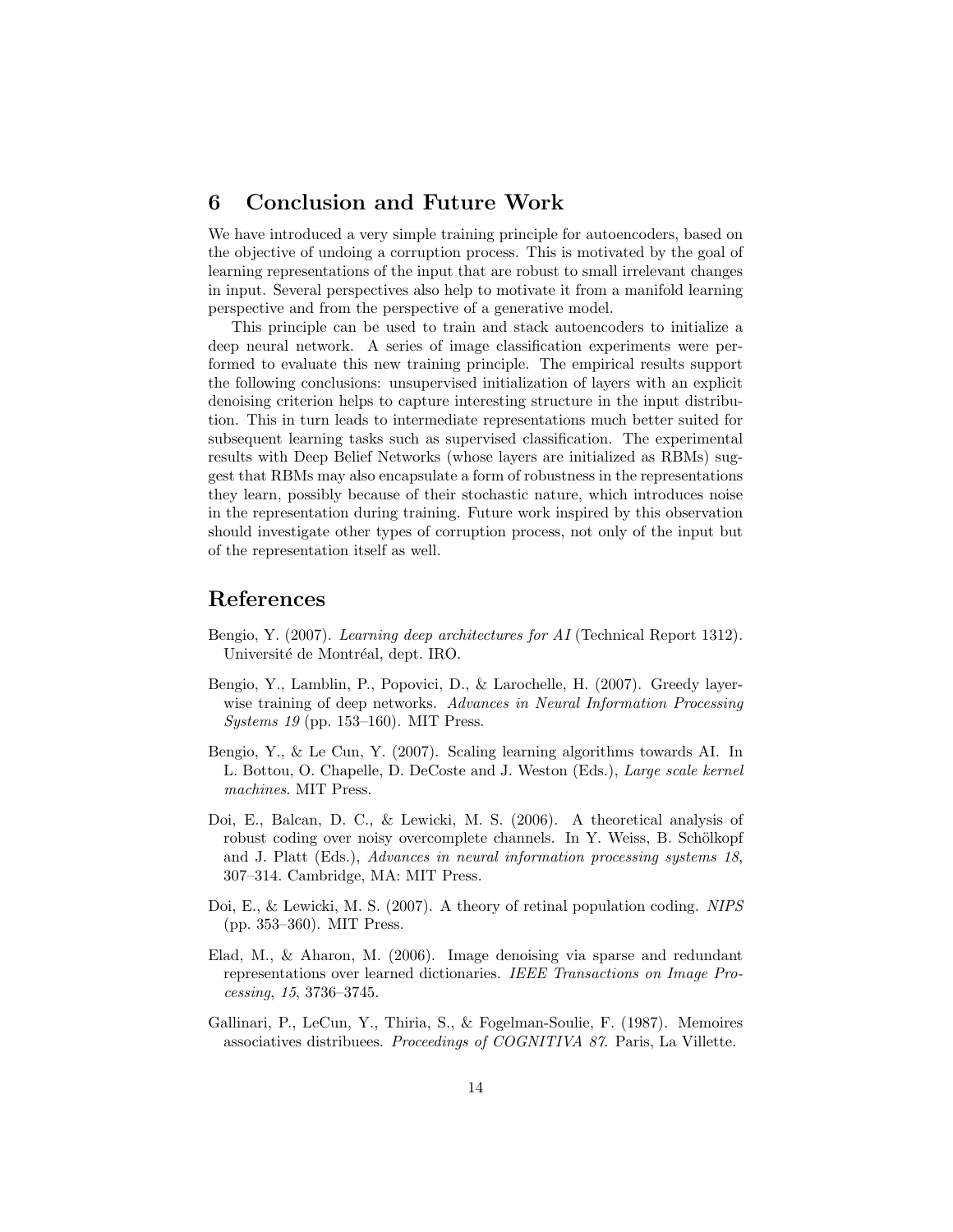- Hammond, D., & Simoncelli, E. (2007). A machine learning framework for adaptive combination of signal denoising methods. 2007 International Conference on Image Processing (pp. VI: 29–32).
- Hinton, G. (1989). Connectionist learning procedures. Artificial Intelligence, 40, 185–234.
- Hinton, G., & Salakhutdinov, R. (2006). Reducing the dimensionality of data with neural networks. Science, 313, 504-507.
- Hinton, G. E., Osindero, S., & Teh, Y. (2006). A fast learning algorithm for deep belief nets. Neural Computation, 18, 1527–1554.
- Hopfield, J. (1982). Neural networks and physical systems with emergent collective computational abilities. Proceedings of the National Academy of Sciences, USA, 79.
- Larochelle, H., Erhan, D., Courville, A., Bergstra, J., & Bengio, Y. (2007). An empirical evaluation of deep architectures on problems with many factors of variation. Twenty-fourth International Conference on Machine Learning (ICML'2007).
- LeCun, Y. (1987). Modèles connexionistes de l'apprentissage. Doctoral dissertation, Université de Paris VI.
- Lee, H., Ekanadham, C., & Ng, A. (2008). Sparse deep belief net model for visual area V2. In J. Platt, D. Koller, Y. Singer and S. Roweis (Eds.), Advances in neural information processing systems 20. Cambridge, MA: MIT Press.
- McClelland, J., Rumelhart, D., & the PDP Research Group (1986). Parallel distributed processing: Explorations in the microstructure of cognition, vol. 2. Cambridge: MIT Press.
- Memisevic, R. (2007). Non-linear latent factor models for revealing structure in high-dimensional data. Doctoral dissertation, Departement of Computer Science, University of Toronto, Toronto, Ontario, Canada.
- Ranzato, M., Boureau, Y.-L., & LeCun, Y. (2008). Sparse feature learning for deep belief networks. In J. Platt, D. Koller, Y. Singer and S. Roweis (Eds.), Advances in neural information processing systems 20. Cambridge, MA: MIT Press.
- Ranzato, M., Poultney, C., Chopra, S., & LeCun, Y. (2007). Efficient learning of sparse representations with an energy-based model. Advances in Neural Information Processing Systems (NIPS 2006). MIT Press.
- Roth, S., & Black, M. (2005). Fields of experts: a framework for learning image priors. IEEE Conference on Computer Vision and Pattern Recognition (pp. 860–867).